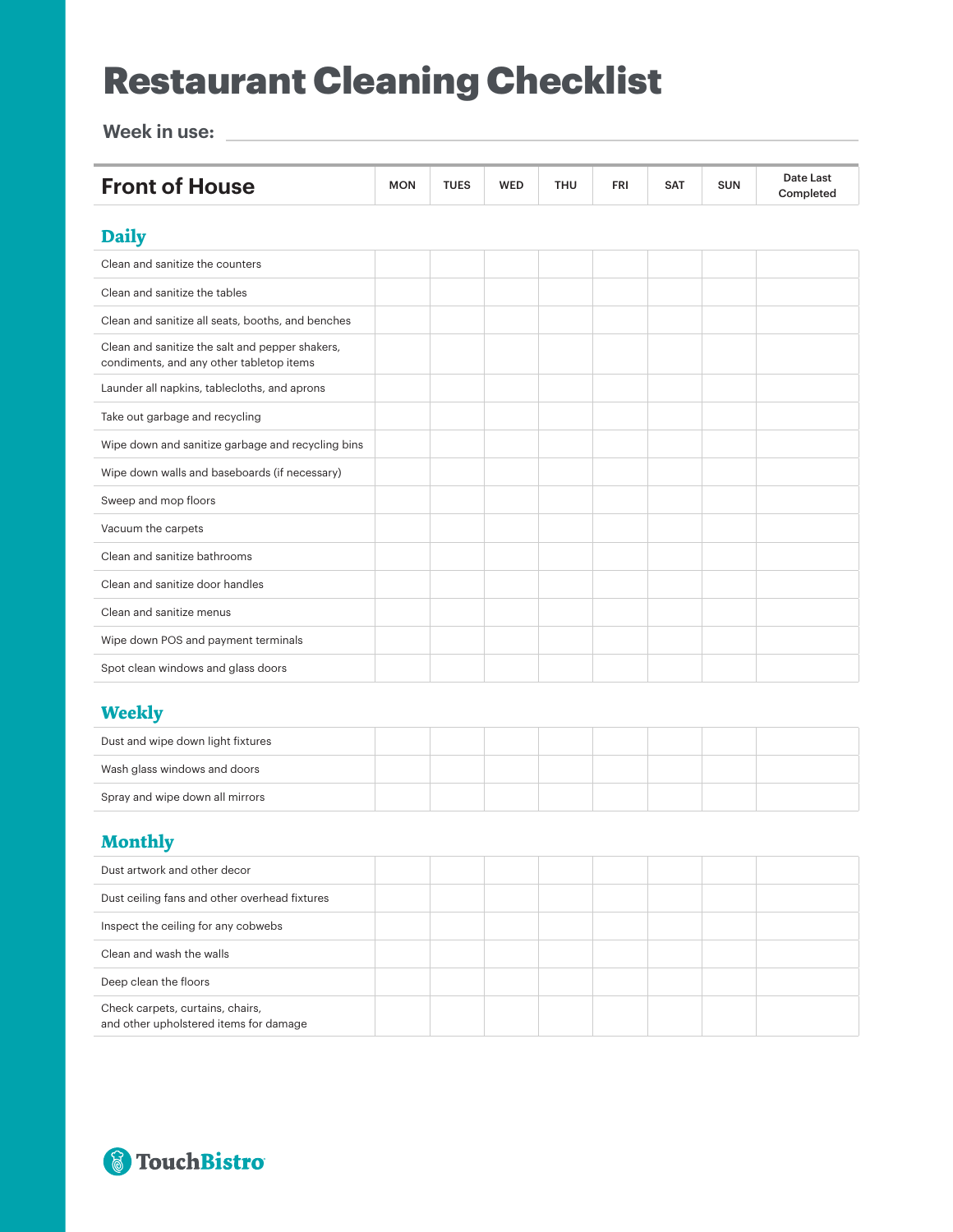# Kitchen Cleaning Checklist

**Week in use:**

| <b>Back of House</b>                                                                            | <b>MON</b> | <b>TUES</b> | <b>WED</b> | <b>THU</b> | <b>FRI</b> | <b>SAT</b> | <b>SUN</b> | Date Last<br>Completed |
|-------------------------------------------------------------------------------------------------|------------|-------------|------------|------------|------------|------------|------------|------------------------|
| <b>Daily</b>                                                                                    |            |             |            |            |            |            |            |                        |
| Disinfect prep area surfaces                                                                    |            |             |            |            |            |            |            |                        |
| Brush, scour, and clean the grill                                                               |            |             |            |            |            |            |            |                        |
| Clean the griddle, range, flattop, and fryer                                                    |            |             |            |            |            |            |            |                        |
| Change any foil lining on ranges, grills,<br>and flattops                                       |            |             |            |            |            |            |            |                        |
| Empty and clean grease traps                                                                    |            |             |            |            |            |            |            |                        |
| Empty and sanitize any hot or<br>cold food holding units                                        |            |             |            |            |            |            |            |                        |
| Clean and sanitize any meat and cheese slicers                                                  |            |             |            |            |            |            |            |                        |
| Wipe down other equipment such as<br>coffee makers, microwaves, and toasters                    |            |             |            |            |            |            |            |                        |
| Wipe down all stainless steel surfaces<br>including ice makers and refrigeration units          |            |             |            |            |            |            |            |                        |
| Wipe down walls                                                                                 |            |             |            |            |            |            |            |                        |
| Clean and sanitize the sinks                                                                    |            |             |            |            |            |            |            |                        |
| Clean beverage dispenser heads in the soda<br>fountain and the tips of the soda guns in the bar |            |             |            |            |            |            |            |                        |
| Run all utensils, smallwares, flatware,<br>and glassware through the dishwasher                 |            |             |            |            |            |            |            |                        |
| Hand wash any kitchen tools that cannot<br>be run through the dishwasher                        |            |             |            |            |            |            |            |                        |
| Launder any rags, towels, aprons, and uniforms                                                  |            |             |            |            |            |            |            |                        |
| Refill soap dispensers and replace<br>empty paper towel rolls                                   |            |             |            |            |            |            |            |                        |
| Sweep walk-in refrigerators, freezers,<br>and storage areas                                     |            |             |            |            |            |            |            |                        |
| Take out the garbage and recycling                                                              |            |             |            |            |            |            |            |                        |
| Disinfect the waste disposal area<br>and sanitize all garbage bins                              |            |             |            |            |            |            |            |                        |
| Sweep and mop the kitchen floors                                                                |            |             |            |            |            |            |            |                        |

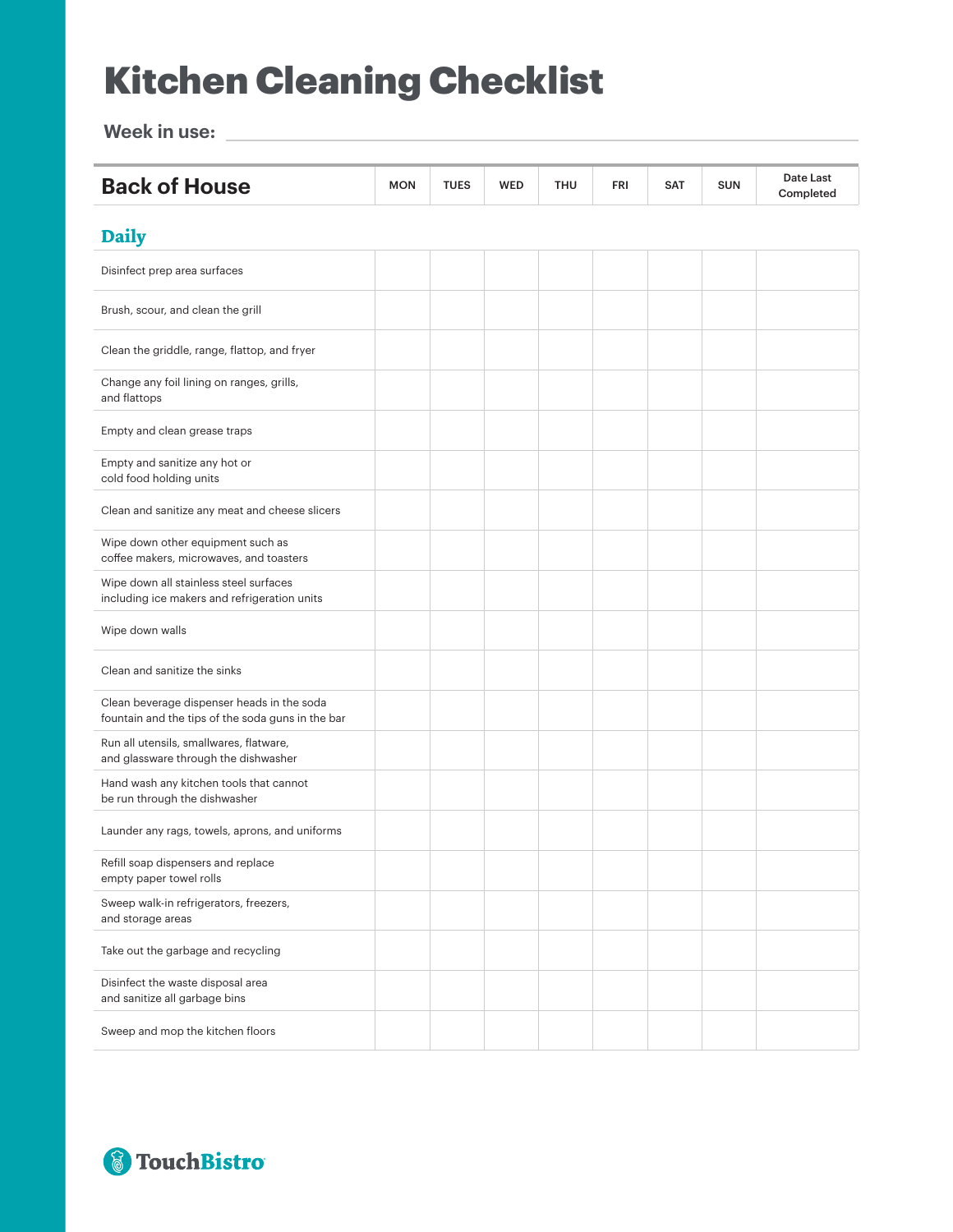# Kitchen Cleaning Checklist

**Week in use:**

| <b>Back of House</b>                                                        | <b>MON</b> | <b>TUES</b> | <b>WED</b> | <b>THU</b> | FRI | <b>SAT</b> | <b>SUN</b> | Date Last<br>Completed |
|-----------------------------------------------------------------------------|------------|-------------|------------|------------|-----|------------|------------|------------------------|
| <b>Weekly</b>                                                               |            |             |            |            |     |            |            |                        |
| Clean the ovens, including the walls, door,<br>and racks                    |            |             |            |            |     |            |            |                        |
| Delime sinks and faucets                                                    |            |             |            |            |     |            |            |                        |
| Delime dishwashers                                                          |            |             |            |            |     |            |            |                        |
| Delime coffee makers                                                        |            |             |            |            |     |            |            |                        |
| Boil out the deep fryer                                                     |            |             |            |            |     |            |            |                        |
| Empty shelves and clean the surfaces<br>of the walk-in and reach-in coolers |            |             |            |            |     |            |            |                        |
| Clean any anti-fatigue mats                                                 |            |             |            |            |     |            |            |                        |
| Use drain cleaner on floor drains                                           |            |             |            |            |     |            |            |                        |
| Replace or discard any pest traps                                           |            |             |            |            |     |            |            |                        |

#### **Monthly**

| Clean behind oven, stoves, and fryers (the hotline)   |  |  |  |  |
|-------------------------------------------------------|--|--|--|--|
| Deep clean the fan, vents, and hoods                  |  |  |  |  |
| Burn, clean, and the sanitize ice machines            |  |  |  |  |
| Clean refrigerator coils                              |  |  |  |  |
| Empty, clean, and sanitize refrigerators and freezers |  |  |  |  |
| Wash walls and ceiling to remove grease buildup       |  |  |  |  |
| Clean out drains and remove any blockage              |  |  |  |  |
| Deep clean the floors                                 |  |  |  |  |